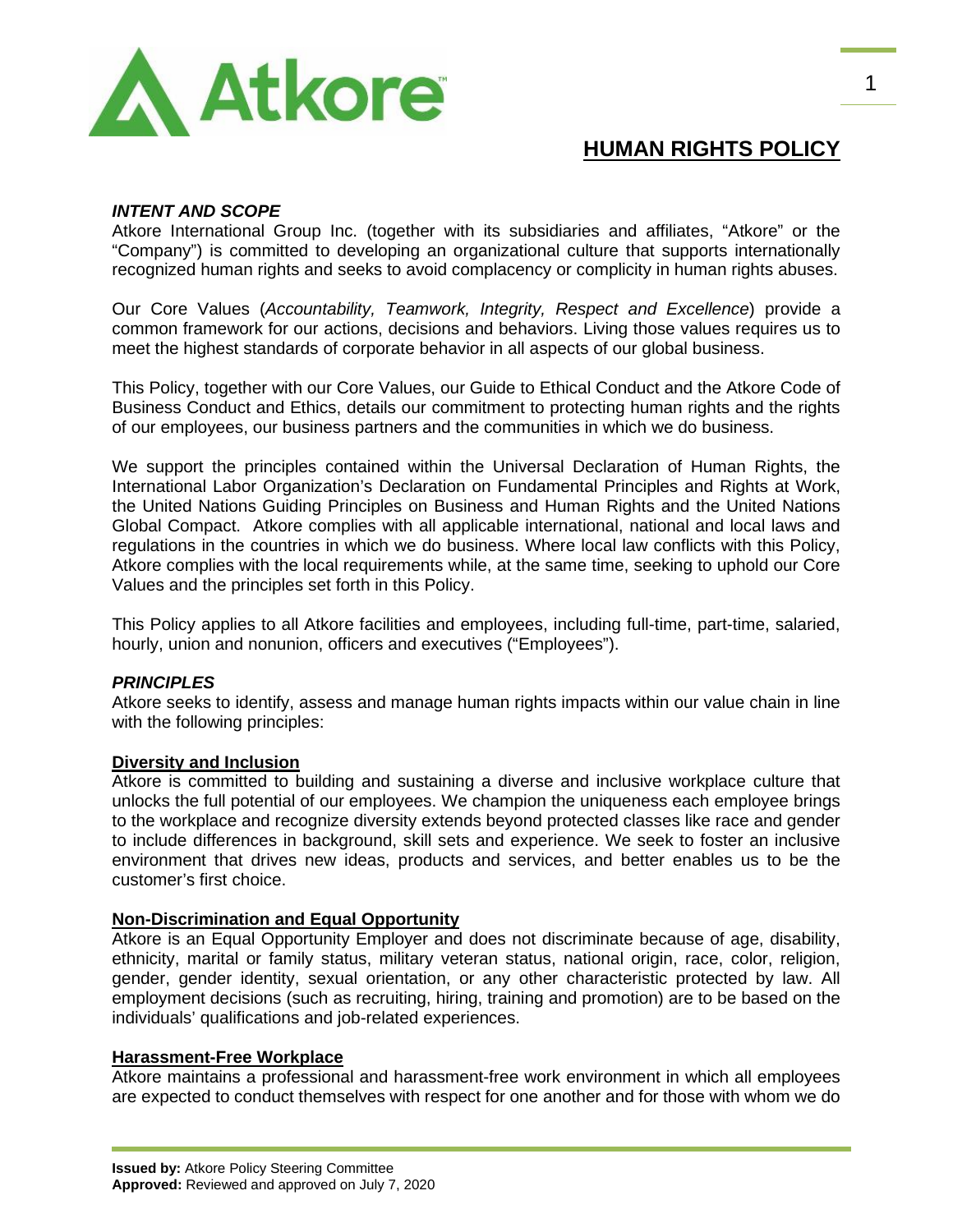business. Atkore prohibits harassment on the basis of any protected characteristic and does not tolerate behavior that creates an offensive, intimidating, humiliating, or hostile work environment. Harassment may be physical, verbal or written, and may be done in person or by other means. Examples of harassing behavior include, but are not limited to: unwelcome sexual advances or inappropriate remarks, offensive jokes, and disparaging comments.

## **Forced Labor and Human Trafficking**

Atkore prohibits the use of all forms of forced labor, including prison labor, indentured labor, bonded labor, military labor, modern forms of slavery and any form of human trafficking.

## **Child Labor**

Atkore does not use child labor in any of our global facilities. We respect all applicable laws establishing a minimum age for employment to support the effective abolition of child labor worldwide. We also encourage the creation of educational, training or apprenticeship programs tied to formal education of young people.

## **Workplace Security**

Atkore is committed to maintaining a workplace that is free from violence, harassment, intimidation and other unsafe or disruptive conditions due to internal or external threats. Security safeguards for employees are provided, as needed, and are maintained with respect for employee privacy and dignity.

## **Safety and the Environment**

Atkore considers safety and the environment to be vital components of our business that contribute to our success. We embrace safety and environment performance standards and drive continuous improvement to prevent or minimize activities and conditions that pose a threat to human health, safety or the environment. We support the responsible sourcing of materials, including establishing procedures to procure material from sources that have been verified as conflict free.

# **Wage and Hour Practices**

Atkore compensates employees competitively relative to our industry, local labor market and in accordance with the terms of applicable collective bargaining agreements. We follow all applicable wage and hour laws, including minimum wage, overtime and maximum hour rules. We also provide employees the opportunity to develop their skills and capabilities to enhance their ability to succeed.

# **Freedom of Association and Collective Bargaining**

We respect our employees' right to join, form or not to join a labor union as set forth in the National Labor Relations Act or other applicable local law. Where employees are represented by a legally recognized union, we will bargain in good faith with such representatives. Where employees chose not to be represented by a union, we respect their right to speak for themselves.

### **Data Privacy**

Atkore is committed to protecting the personal information of all individuals and to collect, process and transfer data responsibly and compatibly with the purpose it was collected or authorized for. Atkore maintains reasonable and appropriate security measures to protect personal information from loss, misuse, unauthorized access, disclosure, alteration, or destruction in accordance with applicable privacy laws and regulations, including the General Data Protection Regulation.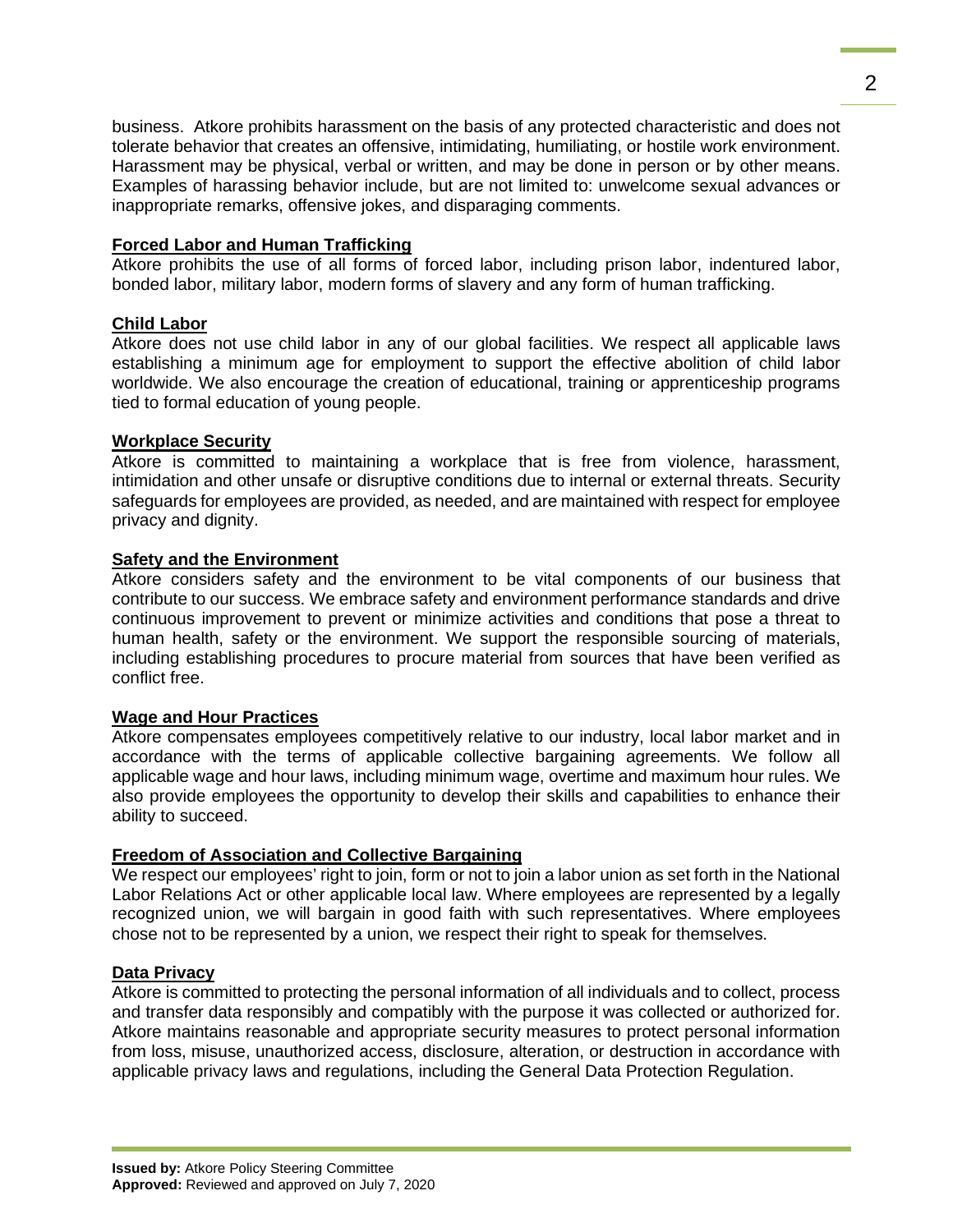# **Anti-Corruption**

Atkore rejects and prohibits all forms of bribery. We are committed to obeying the laws in all countries where we do business, including but not limited to the United States Foreign Corrupt Practices Act and the UK Bribery Act.

# **Relationship with Communities**

We recognize and respect the diversity, customs, cultures and values of the communities where we operate, and acknowledge the impact we have on those communities. Where appropriate, we are committed to engaging in a dialog with stakeholders and to promoting human rights through improvement in the economic, environmental and social conditions of the community. We believe local issues are most appropriately addressed at the local level and commit to fostering goodwill in the communities in which we operate through locally relevant initiatives. We will also investigate, address and respond to the concerns raised by the communities in which we operate.

# **Suppliers, Contractors and Vendors**

We expect our suppliers, contractors, subcontractors, consultants and others we do business with (collectively "Suppliers") to treat their employees and to interact with their own communities in a manner that respects human rights and is consistent with the spirit of this Policy. Our Suppliers are expected to comply with all applicable laws and regulations, as well as the Atkore Supplier Integrity and Sustainability Guidelines. We reserve the right to request information concerning health and safety, the environment, material sourcing, fair-employment practices, anti-corruption and insurance protection to enable us to verify our Suppliers' commitment to our policies. Appropriate action will be taken for violations of the same, up to and including termination of the business relationship.

## *DUE DILIGENCE*

Atkore is committed to identifying, preventing and mitigating adverse human rights impacts related to our business activities. We continually evaluate how best to strengthen our approach to address human rights by conducting ongoing due diligence, engaging with our key stakeholders, assessing actual and potential human rights impacts and acting on those findings.

# *REPORTING AND REMEDIATION*

Atkore supports open communication and encourages employees and other interested parties to make a good faith report of any violation of this or any Company policy, regulation or applicable law. Employees may report potential violations or concerns to their manager, their Human Resources business partner or the Legal Department. Other stakeholders may report potential violations, raise concerns or ask questions directly to the Legal Department by emailing [legal@atkore.com.](mailto:legal@atkore.com) Reports may also be made anonymously through the Atkore AlertLine:

[https://atkoreinternational.alertline.com](https://atkoreinternational.alertline.com/) U.S./Canada: 1-888-503-5397 Australia: 1-800-20-8932 and 1-800-14-1924 New Zealand: 0800-450464 China: 10-800-711-0631 and 10-800-110-0577 United Kingdom: 0808-234-7051 United Kingdom Website: [https://atkoreeu.alertline.com](https://atkoreeu.alertline.com/) Belgium and Russia Website:<https://www.business.att.com/collateral/access.html> Belgium and Russia: 001- 888-503-5397

All reports will be promptly and impartially investigated, and we will seek an appropriate remedy